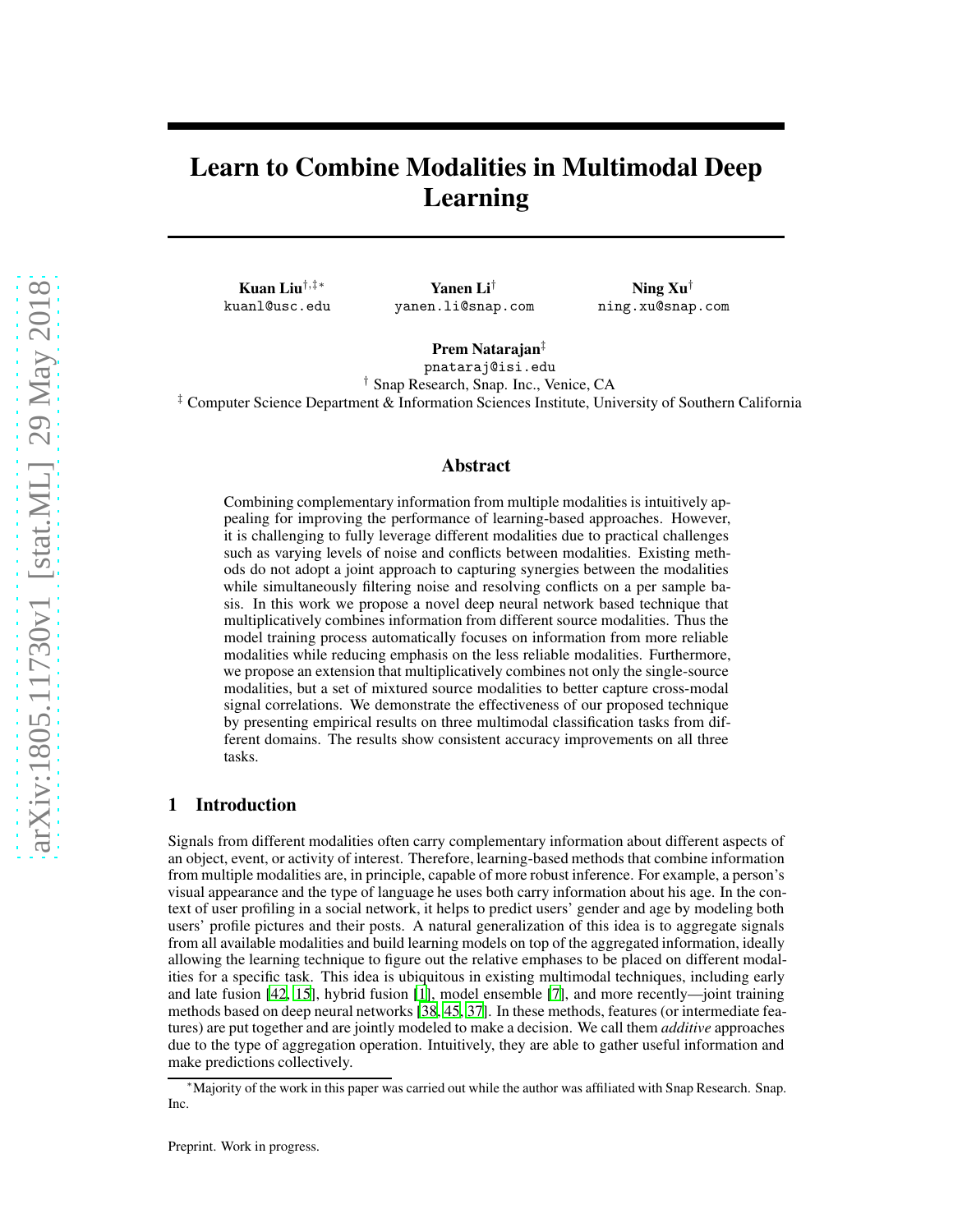However, it is practically challenging to learn to combine different modalities. Given multiple input modalities, artifacts such as noise may be a function of the sample as well as the modality; for example, a clear, high-resolution photo may lead to a more confident estimation of age than a lower quality photo. Also, either signal noise or classifier vulnerabilities may result in decisions that lead to conflicts between modalities. For instance, in the example of user profiling, some users' gender and age can be accurately predicted by a clear profile photo, while others with a noisy or otherwise unhelpful (e.g., cartoon) profile photo may instead have the most relevant information encoded in their social network engagement—such as posts and friend interactions, etc. In such a scenario, we refer to the affected modality, in this case the image modality, as a *weak modality*. We emphasize that this weakness can be sample-dependent, and is thus not easily controlled with some global bias parameters. An ideal algorithm should be robust to the noise from those weak modalities and pick out the relevant information from the strong modalities on a *per sample basis,* while at the same time capturing the possible complementariness among modalities.

We would like to point out that the existing *additive* approaches do not fully address the challenges mentioned earlier. Their basic assumptions are 1) every modality is always potentially useful and should be aggregated, and 2) the models (e.g., a neural network) on top of aggregated features can be trained well enough to recover the complex function mapping to a desired output. While in theory the second assumption should hold, i.e., the learned models should be able to determine the quality of each modality per sample if given a sufficiently large amount of data. They are, in practice, difficult to train and regularize due to the finiteness of available data.

In this work, we propose a new *multiplicative* multimodal method which explicitly models the fact that on any particular sample not all modalities may be equally useful. The method first makes decisions on each modality independently. Then the multimodal combination is done in a differentiable and *multiplicative* fashion. This multiplicative combination suppresses the cost associated with the weak modalities and encourages the discovery of truly important patterns from informative modalities. In this way, on a particular sample, inferences from weak modalities gets suppressed in the final output. And even more importantly perhaps, *they are not forced to generate a correct prediction (from noise!) during training*. This accommodation of weak modalities helps to reduce model overfitting, especially to noise. As a consequence, the method effectively achieves an automatic selection of the more reliable modalities and ignores the less reliable ones. The proposed method is also end-to-end and enables jointly training model components on different modalities.

Furthermore, we extend the *multiplicative* method with the ideas of *additive* approaches to increase model capacity. The motivation is that certain unknown *mixtures* of modalities may be more useful than a good single modality. The new method first creates different mixtures of modalities as candidates, and they make decisions independently. Then the multiplicative combination automatically selects more appropriate candidates. In this way, the selection operates on "modality mixtures" instead of just a single modality. This mixture-based approach enables structured discovery of the possible correlations and complementariness across modalities and increases the model capacity in the first step. A similar selection process applied in the second step ignores irrelevant and/or redundant modality mixtures. This again helps control model complexity and avoid excessive overfitting.

We validate our approach on classification tasks in three datasets from different domains: image recognition, physical process classification, and user profiling. Each task provides more than one modality as input. Our methods consistently outperform the existing, state-of-the-art multimodal methods.

In summary, the key contributions of this paper are as follows:

- The multimodal classification problem is considered with a focus on addressing the challenge of weak modalities.
- A novel deep learning combination method that automatically selects strong modalities per sample and ignores weak modalities is proposed and experimentally evaluated. The method works with different neural network architectures and is jointly trained in an endto-end fashion.
- A novel method to automatically select mixtures of modalities is presented and evaluated. This method increases model capacity to capture possible correlations and complementariness across modalities.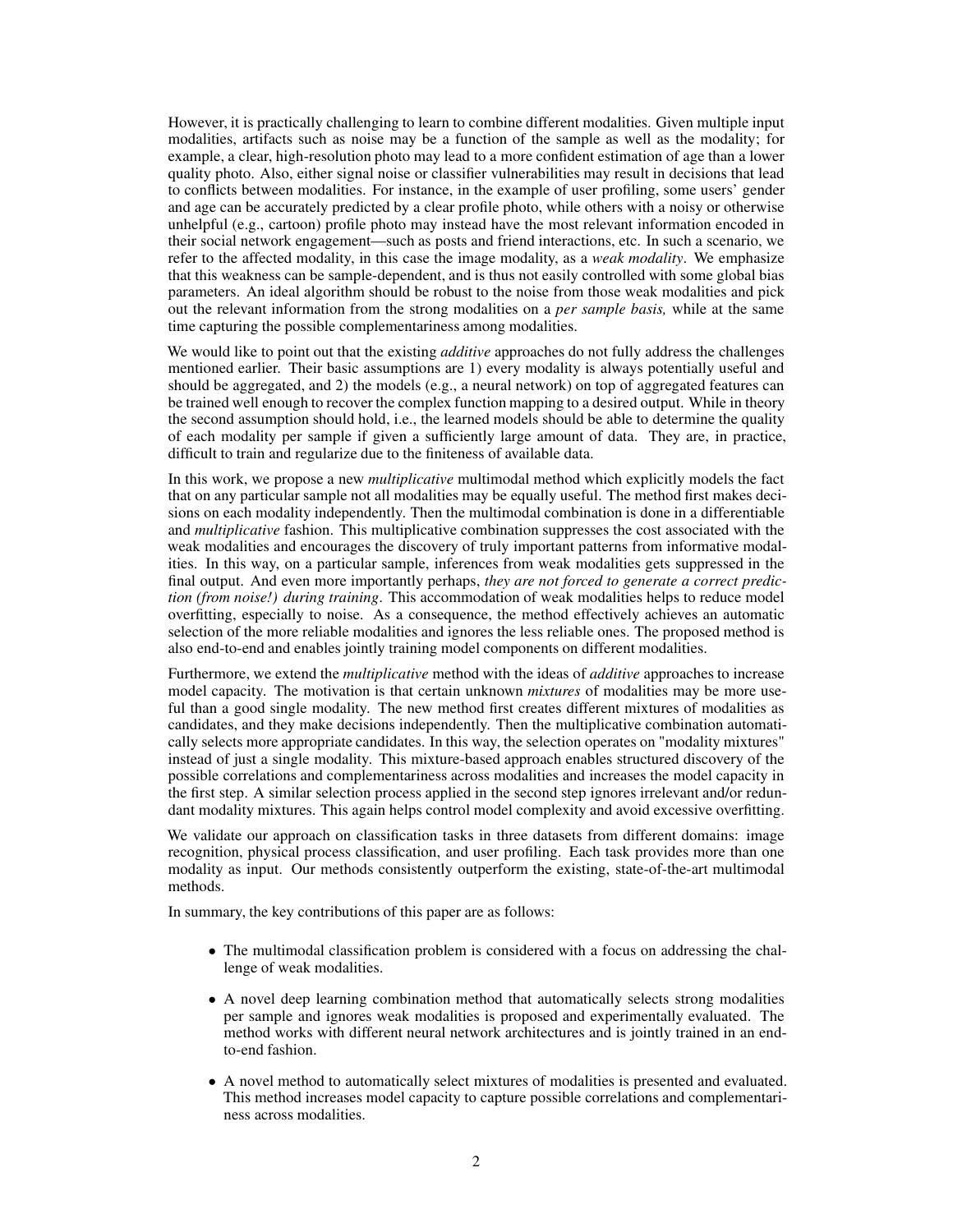<span id="page-2-0"></span>

Figure 1: Illustration of different deep neural network based multimodal methods. (a) A gender prediction example with text (a fake userid) and dense feature (fake profile information) modality inputs. (b) Additive combination methods train neural networks on top of aggregate signals from different modalities; Equal errors are back-propagated to different modality models. (c) Multiplicative combination selects a decision from a more reliable modality; Errors back to the weaker modality are suppressed. (d) Multiplicative modality mixture combination first additively creates mixture candidates and then selects useful modality mixtures with multiplicative combination procedure.

• Experimental evaluations on three real-world datasets from different domains show that the new methods consistently outperform existing multimodal methods.

## 2 Background

To set the context for our work, we now describe two existing types of popular multimodal approaches in this section. We begin first with notations and then describe traditional approaches, followed by existing deep learning approaches.

**Notations** We use  $M$  to indicate the number of modalities available in total. We denote each input modality/signal as a dense vector  $v_m \in \mathbb{R}^{d_m}$ ,  $\forall m = 1, 2, ..., M$ . For example, given  $M =$ 3 modalities in the user profiling task,  $v_1$  is the profile image represented as a vector,  $v_2$  is the posted text representation, and  $v_3$  encodes the friend network information. We consider a K-way classification setting where y denotes the labels.  $p_m^k$  denotes the prediction probability of the kth class from the mth modality, and  $p^k$  denotes the model's final prediction probability of the kth class. Throughout the paper, superscripts are used with indices for classes and subscripts used for modalities.

#### 2.1 Traditional Approaches

Early Fusion Early fusion methods create a joint representation of input features from multiple modalities. Next, a single model is trained to learn the correlation and interactions between low level features of each modality. We denote the single model as  $h$ . The final prediction can be written as

$$
p = h([v_1, \ldots, v_m]), \tag{1}
$$

where we use concatenation here as a commonly seen example of jointly representing modality features.

Early fusion could be seen as an initial attempt to perform multimodal learning. The training pipeline is simple as only one model is involved. It usually requires the features from different modalities to be highly engineered and preprocessed so that they align well or are similar in their semantics. Furthermore, it uses one single model to make predictions, which assumes that the model is well suited for all the modalities.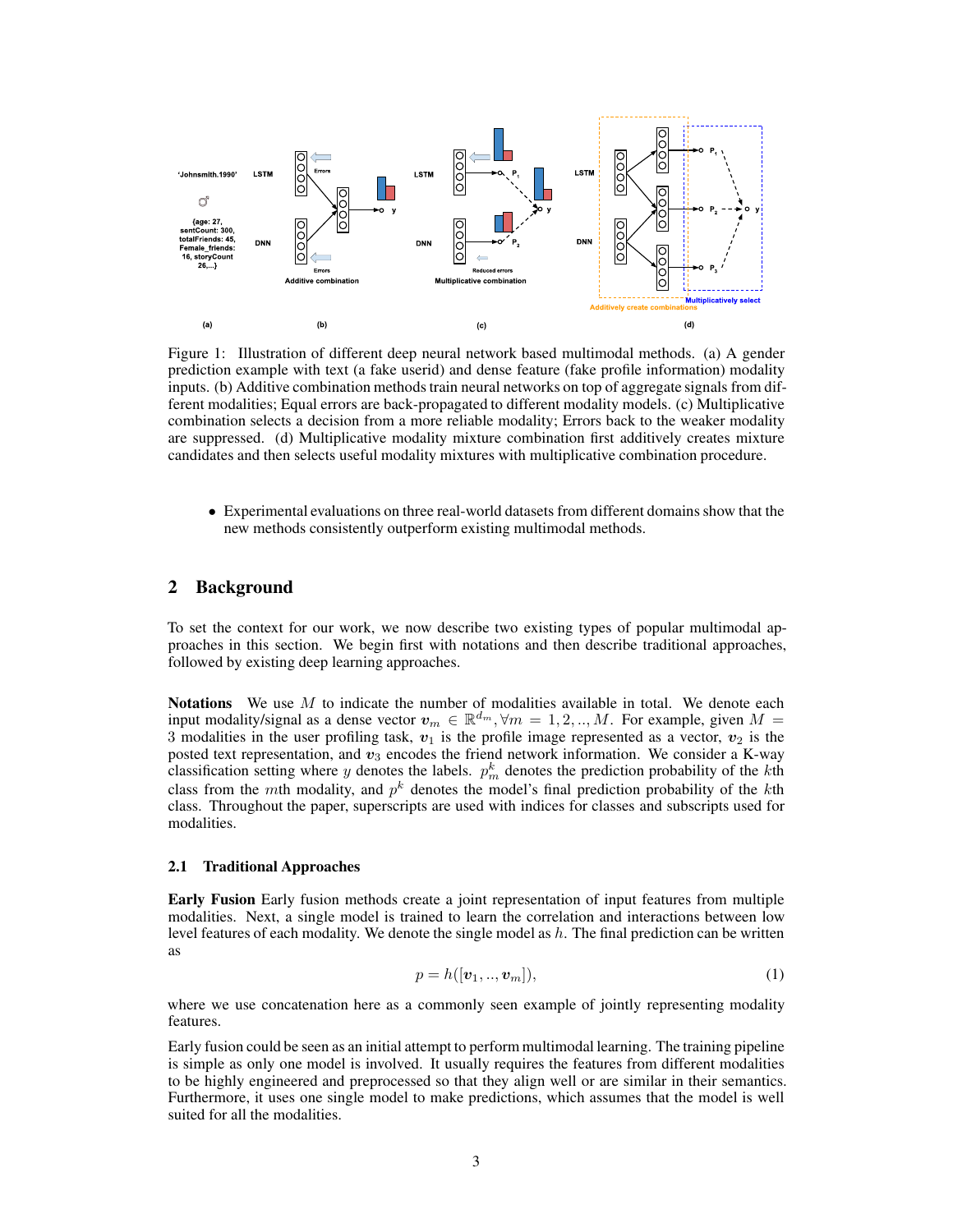Late Fusion Late fusion uses unimodal decision values and fuses them with a fusion mechanism F (such as averaging [\[41](#page-14-4)], voting [\[35](#page-14-5)], or a learned model [\[11](#page-12-2), [40\]](#page-14-6).) Suppose model  $h_i$  is used on modality  $i$  ( $i = 1, ..., M$ ) the final prediction is

$$
p = F(h_1(v_1), ..., h_m(v_m))
$$
\n(2)

Late fusion allows the use of different models on different modalities, thus allowing more flexibility. It is easier to handle a missing modality as the predictions are made separately. However, because late fusion operates on inferences and not the raw inputs, it is not effective at modeling signal-level interactions between modalities.

#### 2.2 Multimodal Deep Learning

Due to the superior performance and computationally tractable representation capability (in vector spaces) in multiple domains such as visual, audio, and text, deep neural networks have gained tremendous popularity in multimodal learning tasks [\[38,](#page-14-1) [39,](#page-14-7) [44\]](#page-14-8). Typically, domain-specific neural networks are used on different modalities to generate their representations and the individual representations are merged or aggregated. Finally, the prediction is made on top of aggregated representation usually with another a neural network to capture the interactions between modalities and learn complex function mapping between input and output. Addition (or average) and concatenation are two common aggregation methods, i.e.,

$$
u = \sum_{m} f_m(v_m) \tag{3}
$$

or

$$
\mathbf{u} = [f_1(\mathbf{v}_1), ..., f_1(\mathbf{v}_m)] \tag{4}
$$

where f is considered a domain specific neural network and  $f_m : \mathbb{R}^{d_m} \to \mathbb{R}^d (m = 1, ..., M)$ . Given the combined vector output  $u \in \mathbb{R}^d$  (or  $\mathbb{R}^{\sum d_m}$ ), another network g computes the final output.

$$
p = g(\mathbf{u}) \quad where \quad g: \mathbb{R}^d \to \mathbb{R}^K \tag{5}
$$

The network structure is illustrated in Figure  $1(b)$ . The arrows are function mappings or computing operations. The dotted boxes are representations of single and combined modality features. We call them additive combinations because their critical step is to add modality hidden vectors (although often in a nonlinear way).

In Section 5, we present related work in areas such as learning joint multimodal representations using a shared semantic space. Those approaches are not directly applicable to our task where we are aim to predict latent attributes, not merely the observed identities of the sample.

## <span id="page-3-0"></span>3 A multiplicative combination layer

The *additive* approaches discussed above make no assumptions regarding the reliability of different modality inputs. As such, their performance critically relies on the single network  $q$  to figure out the relative emphases to be placed on different modalities. From a modeling perspective, the aim is to recover the function mapping between the combined representation  $u$  and the desired outputs. This function can be complex in real scenarios. For instance, when the signals are similar or complementary to each other,  $g$  is supposed to merge them to make a strengthened decision; when signals conflict with each other,  $g$  should filter out the unreliable ones and make a decision based primarily on more reliable modalities. While in theory g—often parameterized as a deep neural network—has the capability to recover an arbitrary function given a sufficiently large amount of data (essentially, unlimited), it can be, in practice, very difficult to train and regularize given data constraints in real applications. As a result, model performance degrades significantly.

Our aim is to design a more (statistically) efficient method by explicitly assuming that *some modalities are not as informative as others* on a particular sample. As a result, they should not be fed into a single network for training. Intuitively, it is easier to train a model on the input of a good modality rather than a mix of good ones and bad ones. Here we differentiate modalities to be *informative*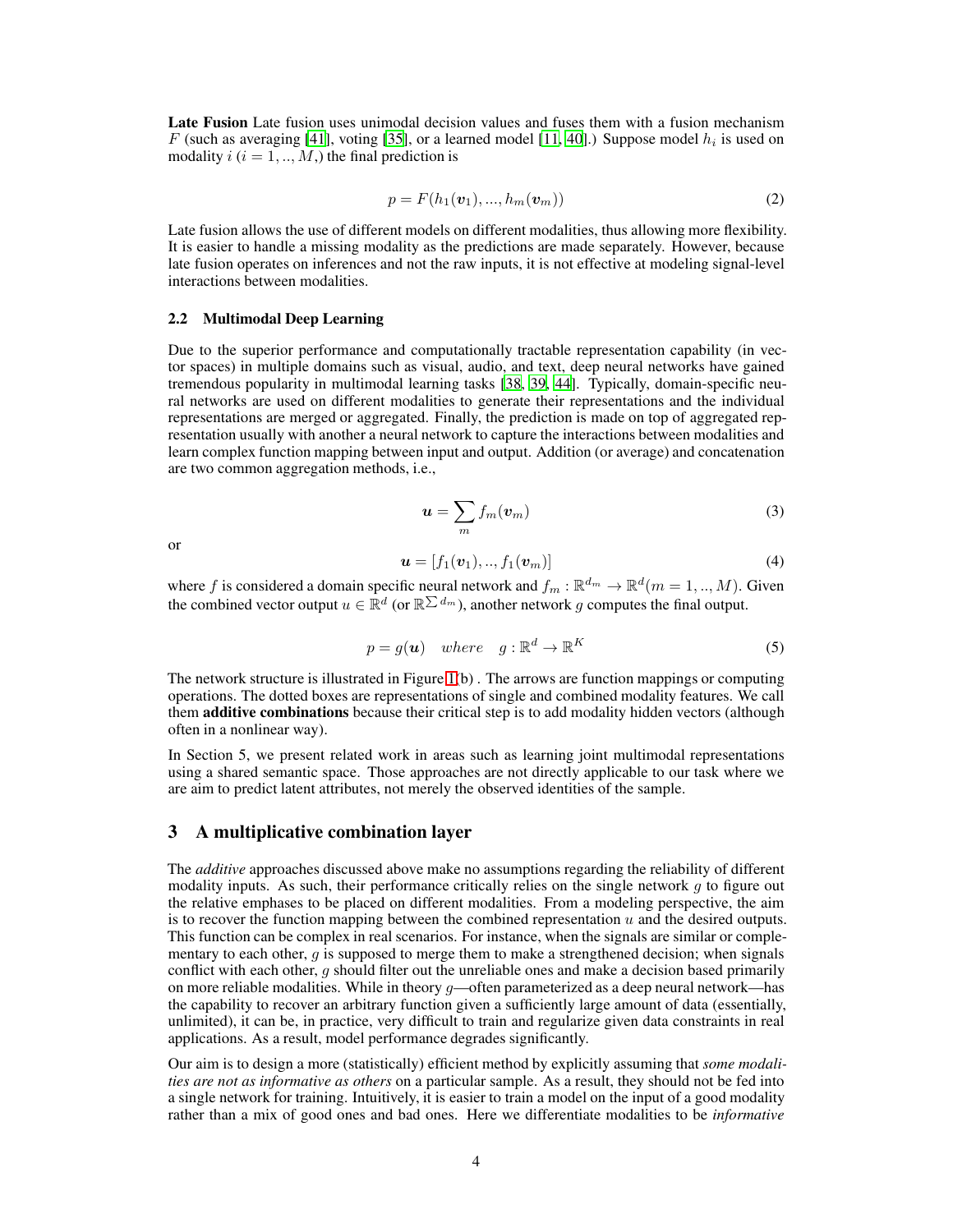*modalities* (good) and *weak modalities* (bad). Note that the labels informative and noisy are applied in respect to each particular sample.

<span id="page-4-0"></span>To begin, let every modality make its own independent decision with its modal-specific model (e.g.,  $p_i = g_i(v_i)$ .) Their decisions are combined by taking an average. Specifically, we have the following objective function,

$$
L_{ce} = \ell_{ce}^{y}, \qquad \ell_{ce}^{y} = -\sum_{i=1}^{M} \log p_{i}^{y}
$$
 (6)

<span id="page-4-1"></span>where y denotes the true class index, and we call  $\ell^y$  a *class loss* as it is part of the loss function associated with a particular class. In the testing stage, the model predicts the class with the smallest class loss, i.e.,

$$
\hat{y} = arg \min_{y} \ell_{ce}^{y}.
$$
\n(7)

This relatively standard approach allows us to train one model per modality. However, when weak modalities exist, the objective [\(6\)](#page-4-0) would significantly increase. By minimizing [\(6\)](#page-4-0), it forces every model based on its modality to perform well on the training data. This could lead to severe overfitting as the noisy modality simply does not contain the information required to make a correct prediction, but the loss function penalizes it heavily for incorrect predictions.

## 3.1 Combine in a multiplicative way

<span id="page-4-2"></span>To mitigate against the problem of overfitting, we propose a mechanism to suppress the penalty incurred on noisy signals from certain modalities. A cost on a modality is down-weighted when there exists other good modalites for this example. Specifically, a modality is good (or bad) when it assigns a high (or low) probability to the correct class. A higher probability indicates more informative signals and stronger confidence. With that in mind, we design a down-weighting factor as follows,

$$
q_i = \left[\prod_{j \neq i} (1 - p_j)\right]^{\beta/(M-1)}
$$
\n(8)

<span id="page-4-3"></span>where we omit the class index superscripts on p and q for brevity;  $\beta$  is a hyper parameter to control the strength of down-weighting and are chosen by cross-validation. Then the new training criterion becomes  $\lambda$ 

$$
L_{mul} = \ell_{mul}^{y}, \qquad \ell_{mul}^{y} = -\sum_{i=1}^{M} q_{i}^{y} \log p_{i}^{y}.
$$
 (9)

The scaling factor  $\left[\prod_{j\neq i}(1-p_j)\right]^{\beta/(M-1)}$  represents the average prediction quality of the remaining modalities. This term is close to 0 when some  $p_j$  are close to 1. When those modalities ( $j \neq i$ ) have confident predictions on the correct class, the term would have a small value, thus suppressing the cost on the current modality  $(p_i)$ . Intuitively, when other modalities are already good, the current modality  $(p_i)$  *does not have to be equally good*. This down-weighting reduces the training requirement on all modalities and reduces overfitting. [\[24\]](#page-13-1) uses this term to ensemble different layers of a convolution network in image recognition task. We introduce important hyper-parameter  $\beta$  to control the strength of these factors. Larger values give a stronger suppressing effect and vice versa. During the testing, we follow a similar criterion in [\(7\)](#page-4-1) (replacing  $\ell_{ce}$  with  $\ell_{mul}$ .)

We call this strategy a **multiplicative combination** due to the use of multiplicative operations in [\(8\)](#page-4-2). During the training, the process always tries to select some modalities that give the correct prediction and tolerate mistakes made by other modalities. This tolerance encourages each modality to work best in its own areas instead of on all examples.

We emphasize that  $\beta$  implements a trade off between ensemble and non-smoothed multiplicative combination. When  $\beta=0$ , we have  $q=1.0$  and predictions from different modalities are averaged; when  $\beta=1$ , there is no smoothing at all on  $(1-p_i)$  terms so that a good modality will strongly down weight losses from other modalities.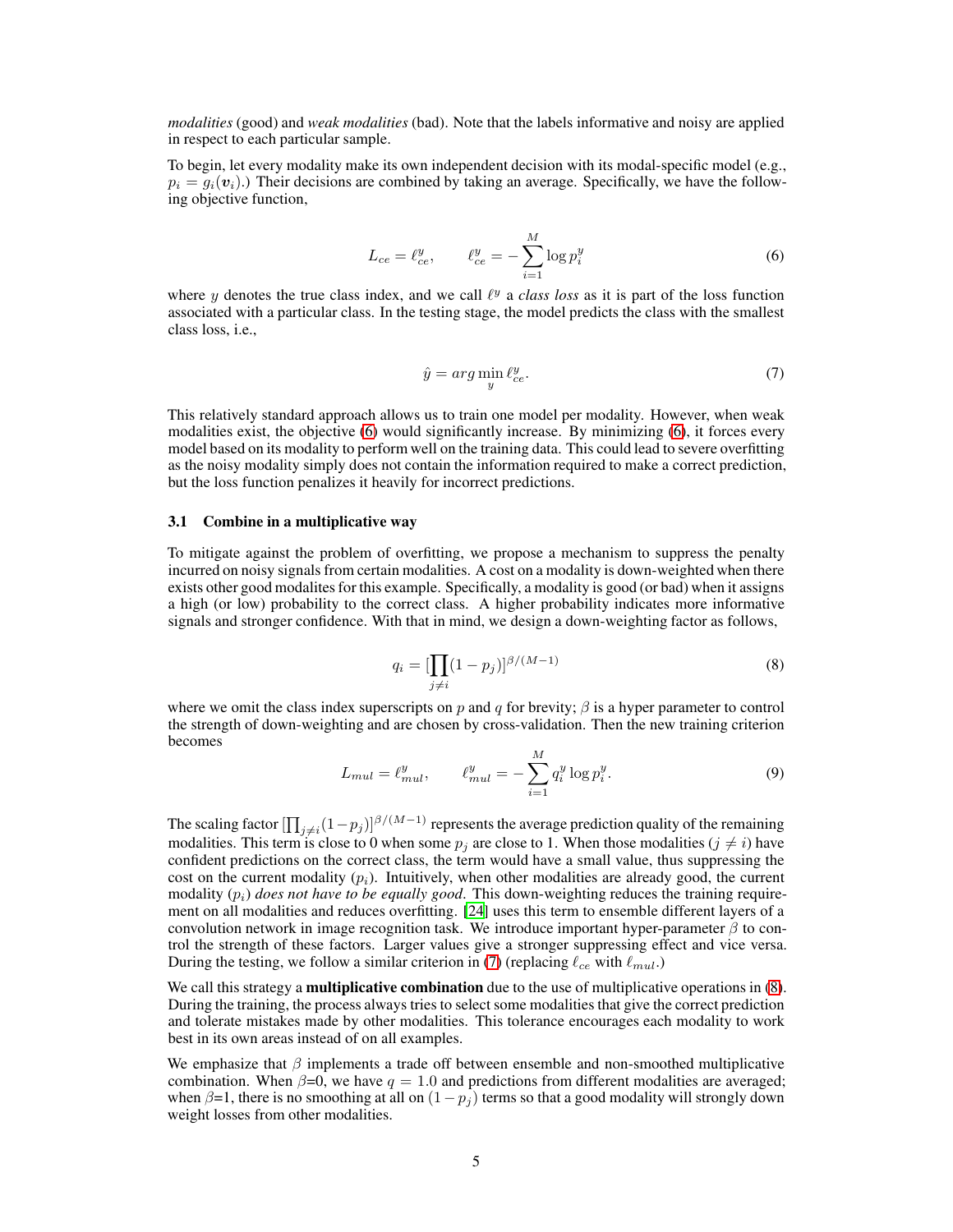The proposed combination can be implemented as the last layer of a combination neural network as it is differentiable. Errors in [\(9\)](#page-4-3) can be back-propagated to different components of the model such that the model can be trained jointly.

#### <span id="page-5-1"></span>3.2 Boosted multiplicative training

Despite it providing a mechanism to selectively combine good and bad modalities, the multiplicative layer as configured above has some limitations. Specifically, there is *a mismatch between minimizing the objective function and maximizing the desired accuracy*. To illustrate that, we take one step back and look at the standard cross entropy objective function [\(6\)](#page-4-0) (then  $M = 1$ ). We have  $\exp(-\ell^1)$  +  $\exp(-\ell^2) = p^1 + p^2 = 1$  when  $Y = 2$ . Let's call it *normalized*. It makes intuitive sense to minimize only  $\ell^y$  in the training phase so that we have  $\ell^y < \ell^{y'}(y' \neq y)$ —thus maximizing the accuracy.

However, if we look at [\(9\)](#page-4-3), the same normalization does not apply any more due to the complication of multiple modalities ( $M > 1$ ) and the introduction of the down-weighting factors  $q_i$ . Therefore, it does not guarantee that minimizing  $\ell^1$  leads to driving  $\ell^1 < \ell^2$  or vice versa. There are two important consequences of this mismatch. First, the method may stop minimizing the class losses on the correct classes when it is still incorrect. Second, it may work on reducing the class losses that already have correct predictions.

A tempting naive approach When addressing the issue, a temptive approach is to normalize the class losses similar to normalizing a probability vector. A deeper consideration reveals the pitfall inherent in that temptation—normalizing class losses does not make sense because the class losses in an objective function are error surrogates which usually serve as the upper bound of the training errors. While it makes sense to minimize the surrogates on the correct classes, but it is pointless, perhaps counterproductive,to maximize the losses on the wrong classes. What regular normalization techniques do is to maximize the gap between losses in the correct and wrong classes—effectively minimizing the correct ones and maximizing the wrong ones. Experimental results validate the analysis presented above.

Boosting extension We propose a modification of the objective function in [\(9\)](#page-4-3) to address the issue. Rather than always placing a loss on the correct class, we place a penalty only when the class loss values are not the smallest among all the classes. This creates a connection to the prediction mechanism in [\(7\)](#page-4-1). If the prediction is correct, there is no need to further reduce the class loss on that instance; if the prediction is wrong, the class loss should be reduced even if the loss value is already relatively small. To increase the robustness, we add a margin formulation where the loss on the correct class should be smaller by a margin. Thus, the objective we use is as follows,

$$
L = \ell^{y} \left(1 - \prod_{\forall y' \neq y} 1(\ell_{mul}^{y} + \delta < \ell_{mul}^{y'})\right),\tag{10}
$$

<span id="page-5-0"></span>where the bracket part in the right-hand side of [\(10\)](#page-5-0) computes whether the loss associated with the correct class is the smallest (by a margin). The margin  $\delta$  is chosen in experiment by cross validation.

The new objective function only aims to minimize the class losses which still need improvement. For those examples that already have correct classification, the loss is counted as zero. Therefore, the objective only adjusts the losses that lead to wrong prediction. It makes model training and desired prediction accuracy better aligned.

Boosting connection There is a clear connection between the new objective [\(10\)](#page-5-0) and boosting ideas if we consider the examples where [\(7\)](#page-4-1) makes wrong predictions as hard examples and others as easy examples. The objective [\(10\)](#page-5-0) looks at only the hard examples and directs efforts to improve the losses. The hard examples change during the training process, and the algorithm adapts to that. Therefore, we call the new training criterion boosted multiplicative training.

## 4 Select modality mixtures

The *multiplicative* combination layer explicitly assumes modalities are noisy and automatically select good modalities. One limitation is that the models  $g_i$  ( $i = 1, ..., M$ ) are trained primarily based on a single modality (although they do receive back-propagated errors from the other modalities through joint training). This prevents the method from fully capturing synergies across modalities.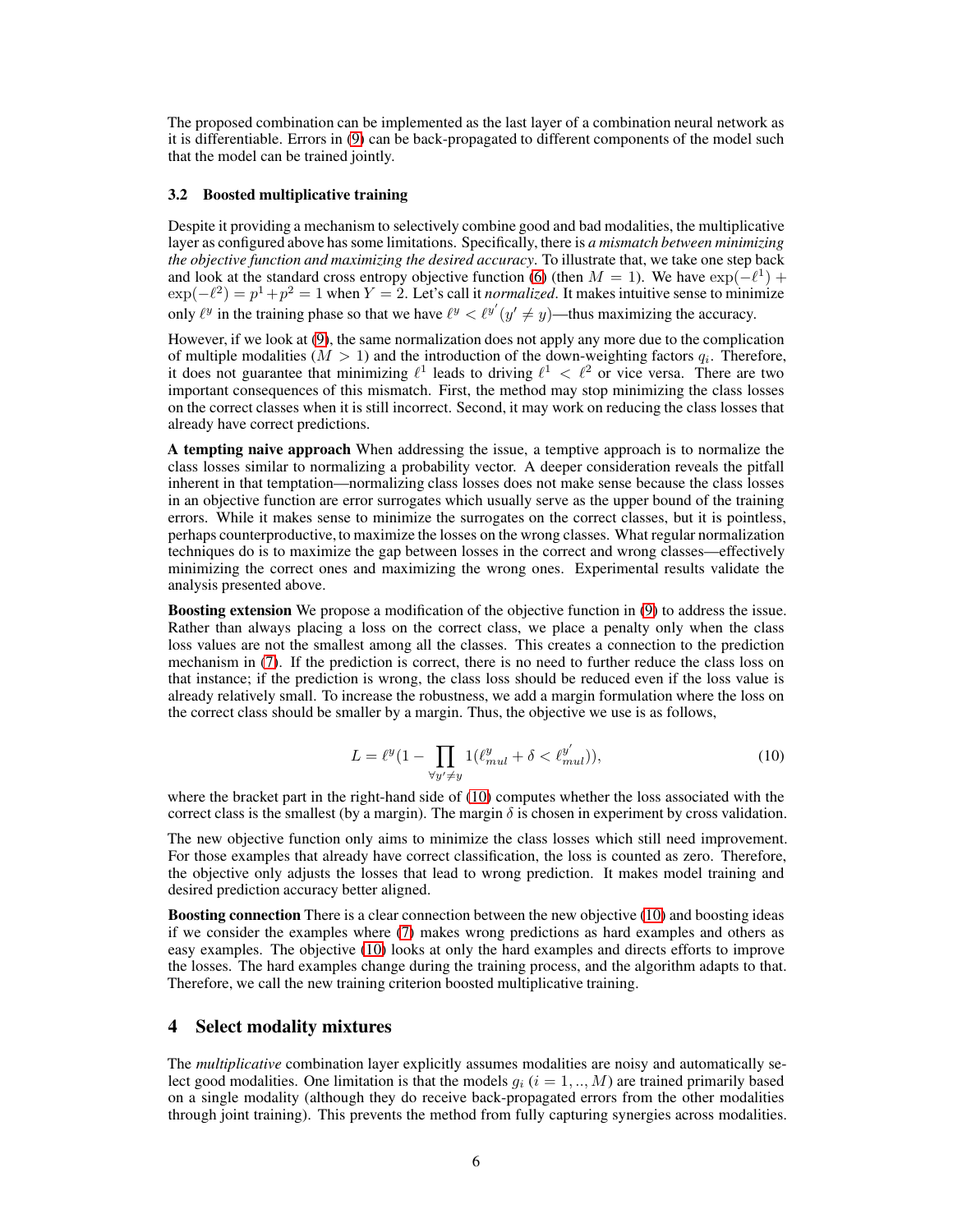In a twitter example, a user's follower network and followee network are two modalities that are different but closely related. They jointly contribute to predictions concerning the user's interests, etc. The multiplicative combination in Section [3](#page-3-0) would not be ideal in capturing such correlations. On the other hand, *additive* methods are able to capture model correlation more easily by design (although they do not explicitly handle modality noise and conflicts).

#### 4.1 Modality mixture candidates

Given the complementary qualities of the additive and multiplicative approaches, it is desirable to harness the advantages of both. To achieve that goal, we propose a new method. At a high level, we want our methods to first have the capability to capture all possible interactions between different modalities and then to filter out noises and pick useful signals.

<span id="page-6-2"></span>In order to be able to model interactions of different modalities, we first create different mixtures of modalities. Particularly, we enumerate all possible mixtures from the power set of the set of modality features. On each mixture, we apply the *additive* operation to extract higher-level feature representations as follows,

$$
\boldsymbol{u}_c = \sum_{k \in M_c; M_c \subset \{1, 2, \ldots, M\}} f(\boldsymbol{v}_k)
$$
\n(11)

where  $M_c$  contains one or more modalities. Thus we have  $u_c$  as the representation of the mixture of modalities in set  $M_c$ . It gathers signals from all the modalities in  $M_c$ . Since there are  $2^M - 1$ different non-empty  $M_c$ , there are  $2^M - 1$   $u_c$ , and each  $u_c$  looks into the mix of a different modality mixture. We call each  $u_c$  a **mixture candidate** as we believe not every mixture is equally useful; some mixtures may be very helpful to model training while others could even be harmful.

Given the generated candidates, we make predictions based on each of them independently. Concretely, as in the *additive* approach, a neural network is used to make prediction  $p_c$  as follows,

<span id="page-6-0"></span>
$$
p_c = g_c(\boldsymbol{u}_c),\tag{12}
$$

. where  $p_c$  is the prediction result from an individual mixture. Different  $p_c$  may not agree with each other. It remains to have a mechanism to select which one to believe or how to combine  $p_c$ .

#### 4.2 Mixture selections

Among the combination candidates generated above, it is not clear which mixtures are strong and which are weak due to the way of enumerating proposals. One simple way is to average predictions from all candidates. However, it loses the ability to discriminate between different modalities and again takes modalities as equally useful. From the modeling perspective, it is similar to simply doing additive approaches to modalities in the beginning. Our goal is to automatically select strong candidates and ignore weak ones.

<span id="page-6-1"></span>To achieve that, we apply the *multiplicative* combination layer [\(9\)](#page-4-3) in Section [3](#page-3-0) to the selection of mixture candidates in [\(12\)](#page-6-0), i.e.,

$$
\ell^y = -\sum_{c=1}^{|M_c|} q_c^y \log p_c^y \tag{13}
$$

where  $q_c$  is defined similarly. Equation [\(13\)](#page-6-1) follows [\(9\)](#page-4-3) except that each model here is based on a mixture candidate instead of a single modality.

With [\(10\)](#page-5-0) [\(11\)](#page-6-2) [\(12\)](#page-6-0) [\(13\)](#page-6-1) our method pipeline can be illustrated in Fig. [1\(](#page-2-0)d). It first additively creates modality mixture candidates. Such candidates can be features from one single modality and can also be mixed features from multiple modalities. These candidates by design make it more straightforward to consider signal correlation and complementariness across modalities. However, it is unknown which candidate is good for an example. Some candidates can be redundant and noisy. The method then combines the prediction of different mixtures multiplicatively. The multiplicative layer enables candidate selection in an automatic way where strong candidates are picked while weak ones are ignored without dramatically increasing the entire objective function. As a whole, the model is able to pick the most useful modalities and modality mixtures with respect to our prediction task.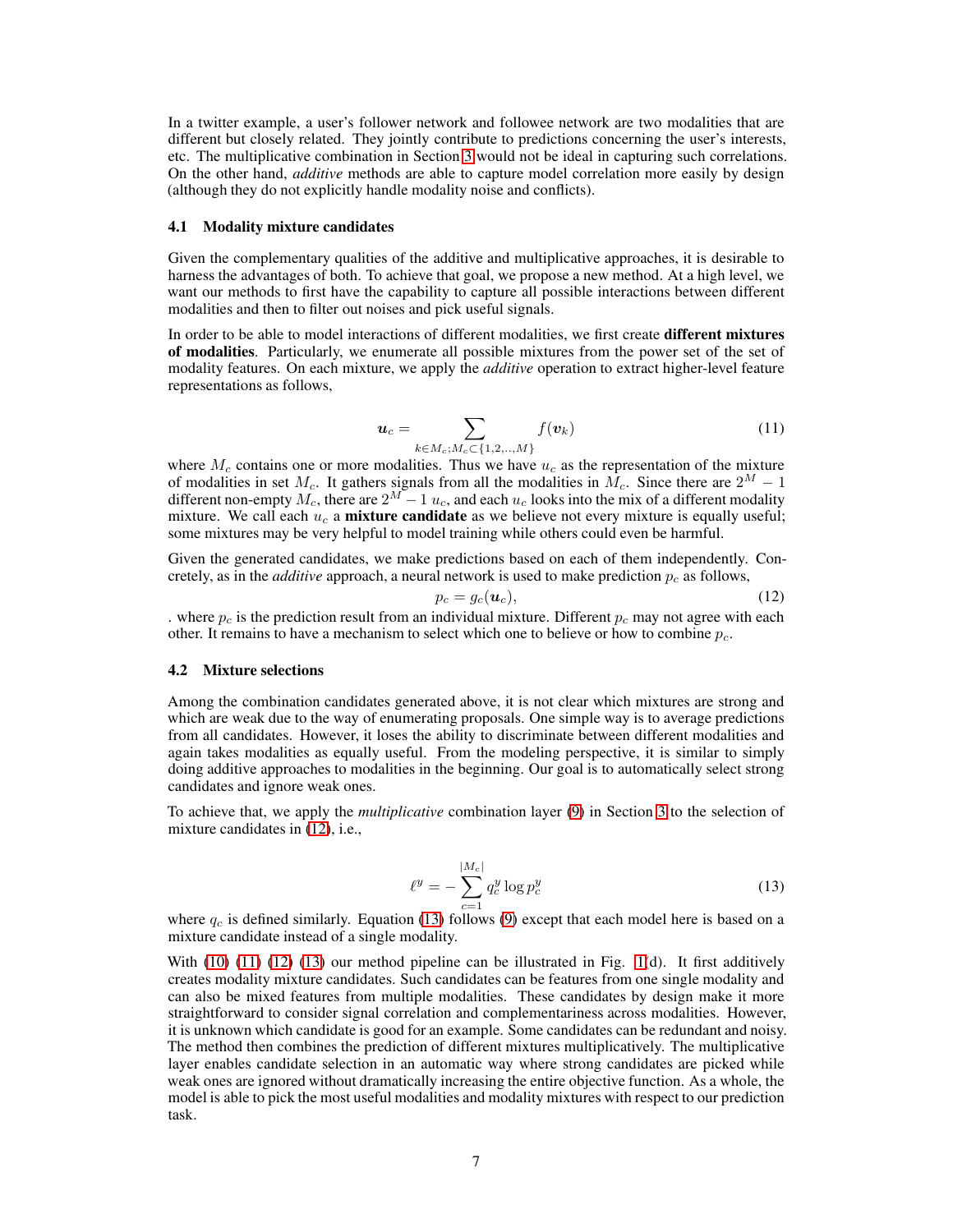| Table 1: Datasets and modalities. |                                     |  |
|-----------------------------------|-------------------------------------|--|
| Modalities<br>Datasets            |                                     |  |
| CIFAR <sub>100</sub>              | features output from 3 ResNet units |  |
| <b>HIGGS</b>                      | low-level, high-level features      |  |
| gender                            | first name, userid, engagement      |  |

## 5 Related Work

Multimodal learning Traditional multimodal learning methods include early fusion (i.e., feature based), late fusion (i.e., decision based), and hybrid fusion [\[1](#page-12-0)]. They also include model based fusion such as multiple kernel learning [\[13,](#page-12-3) [4](#page-12-4), [9](#page-12-5)], graphical model based approaches[\[36,](#page-14-9) [10,](#page-12-6) [16\]](#page-13-2), etc.

Deep neural networks are very actively explored in multimodal fusion [\[38](#page-14-1)]. They have been used to fuse information for audio-visual emotion classification [\[45\]](#page-14-2), gesture recognition [\[37\]](#page-14-3), affect analysis [\[25](#page-13-3)], and video description generation [\[23\]](#page-13-4). While the modalities used, architectures, and optimization techniques might differ, the general idea of fusing information in joint hidden layer of a neural network remains the same.

Multiplicative combination technique Multiplicative combination is widely explored in machine learning methods. [\[6](#page-12-7)] uses an OR graphical model to combine similarity probabilities across different feature components. The probabilities of dissimilarity between pairs of objects go through multiplication to generate the final probability of be dissimilar, thus picking out the most optimistic component. [\[24](#page-13-1)] ensembles multiple layers of a convolution network with a down-weighting objective function which is a specialized instance of our [\(8\)](#page-4-2). Our objective is more general and flexible. Furthermore, we developed boosted training strategy and modality combination to address multimodal classification challenges. [\[30\]](#page-13-5) develops focal loss to address class imbalance issue. In its single modality setting, it down-weights every class loss by one minus its own probability.

Attention techniques [\[2,](#page-12-8) [5](#page-12-9), [33\]](#page-14-10) are also treated as multiplicative methods to combine multiple modalities. Features from different modalities are dynamically weighted before mixed together. The multiplicative operation is performed at the feature level instead of decision level.

Other multimodal tasks. There are other multimodal tasks where the ultimate task is not classification. These include such various image captioning tasks. In [\[43\]](#page-14-11) a CNN image representation is decoded using an LSTM language model. In [\[22](#page-13-6)], gLSTM incorporates the image data together with sentence decoding at every time step fusing visual and sentence data in a joint representation. Joint multimodal representation learning is also used for visual and media question answering [\[8,](#page-12-10) [32,](#page-14-12) [46\]](#page-14-13), visual integrity assessment [\[21](#page-13-7)], and personalized recommendation [\[19,](#page-13-8) [31\]](#page-13-9).

# 6 Experiments

We validate our methods on three datasets from different domains: image recognition, physical process classification, and user profiling. On these tasks, we are given more than one modality inputs and try to best use these modalities to achieve good generalization performance. Our code is publicly available<sup>[2](#page-7-0)</sup>.

## 6.1 Setup

## 6.1.1 CIFAR-100 image recognition

The CIFAR-100 dataset [\[28\]](#page-13-10) contains 50,000 and 10,000 color images with size of  $32 \times 32$  from 100 classes for training and testing purposes, respectively. As observed by [\[47](#page-14-14), [17](#page-13-11)], different layers of a convolutional neural network (CNN) contain different signals of an image (different abstraction levels) that may be useful for classification on different examples. [\[24\]](#page-13-1) takes three layers of networks in networks (NINs) [\[29](#page-13-12)] and demonstrates recognition accuracy improvements. In our experiments, the features from three different layers of a CNN are regarded as three different modalities.

<span id="page-7-0"></span> $^{2}$ https://github.com/skywaLKer $518$ /MultiplicativeMultimodal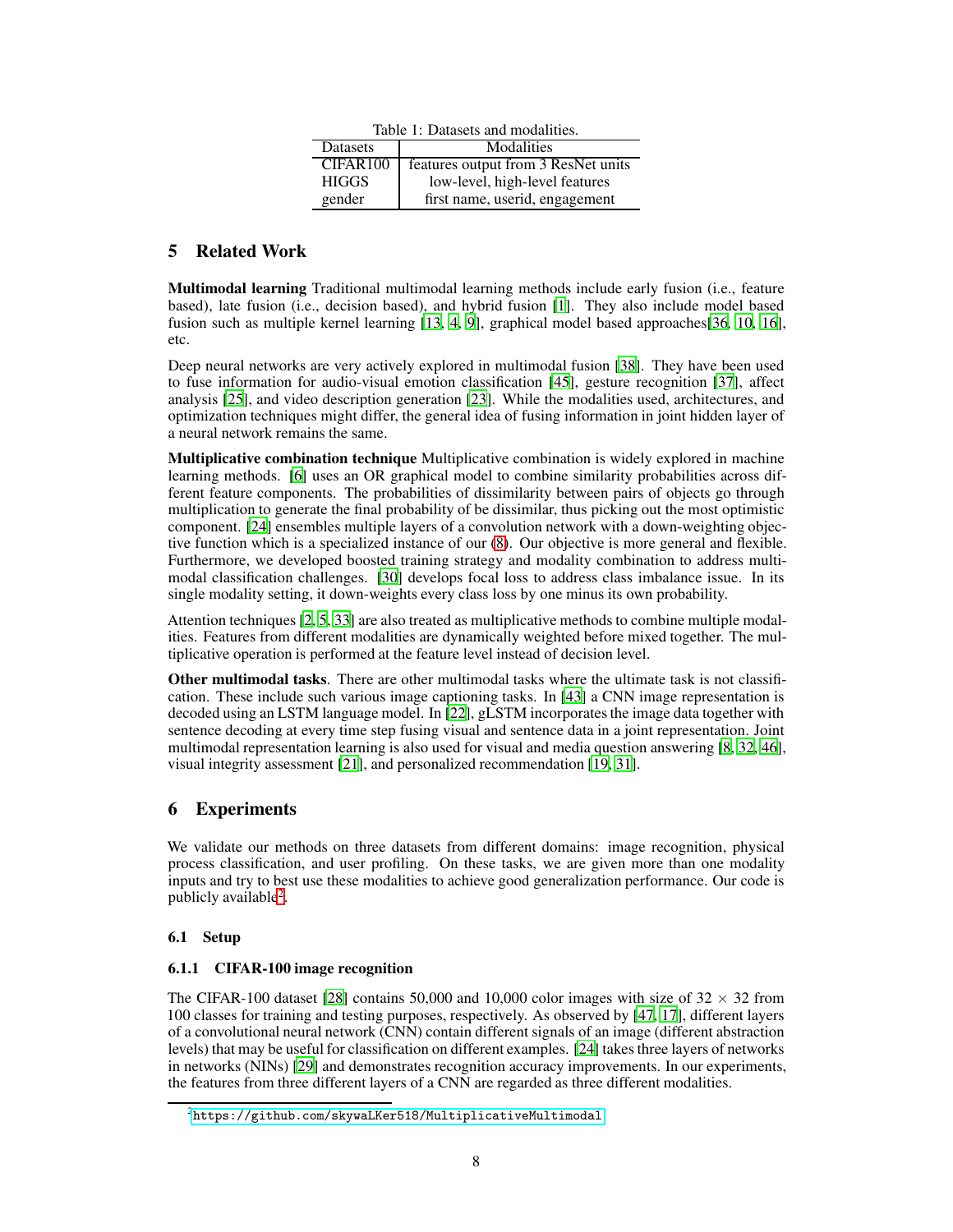Network architecture We use Resnet [\[18\]](#page-13-13) as the network in our experiments as it significantly outperforms NINs on this task and meanwhile Resnet also has the block structure so that it makes our choice of modality easier and more natural. We experimented with network architecture Resnet-32, Resnet-110. On both networks there are three residual units. We take the hidden states of the three units as modalities. We follow [\[24\]](#page-13-1) and weight the losses of different layers by (0.3, 0.3, 1.0). Our implementations are based on [\[12\]](#page-12-11).

Methods We experimented different methods: (1) Vanilla Resnet ("Base")[\[12\]](#page-12-11) predicts the image class only based on the last layer output; i.e., there is only one modality. (2) Resnet-Add ("Add") concatenates the hidden nodes of three layers and builds fully connected neural networks (FCNNs) on top of the concatenated features. We tuned the network structure and found a two layer network with hidden 256 nodes gives the best result. (3) Resnet-Mul ("Mul") multiplicatively combines predictions from the hidden nodes of three layers. (4) Resnet-MulMix ("MulMix") uses multiplicative modality mixture combination on the three hidden layers. It uses default  $\beta$  value 0.5. (5) Resnet-MulMix<sup>\*</sup> ("MulMix<sup>\*</sup>") is the same as MulMix except  $\beta$  is tuned between 0 and 1.

Training details We strictly follow [\[12\]](#page-12-11) to train Resnet and all other models. Specifically, we use SGD momentum with a fixed schedule learning rate {0.1, 0.01, 0.001} and terminate at 80000 iterations. We use 100 as batch size and choose weight decay 0.0002 on all network weights.

### 6.1.2 HIGGS classification

HIGGS [\[3\]](#page-12-12) is a binary classification problem to distinguish between a signal process which produces Higgs bosons and a background process which does not. The data has been produced using Monte Carlo simulations. We have two feature modalities—low level and high level features. Low level features are 21 features which are kinematic properties measured by the particle detectors in the accelerator. High level features are anothor 7 features that are functions of the first 21 features; they are derived by physicists to help discriminate between the two classes. Details of feature names are in the original paper [\[3](#page-12-12)]. We follow the setup in [\[3\]](#page-12-12) and use the last 500,000 examples as a test set.

"HIGGS-small" and "HIGGS-full". To investigate the algorithm behaviors under different data scales, we also randomly down-sample 1/3 of the examples from the entire *training* split. This creates another subset which we call "HIGGS-Small."

Network architecture We use feed-forward deep networks on each modality. We follow [\[3\]](#page-12-12) to use 300 hidden nodes in our networks and tried different number of layers. L2 weight decay is used with coefficient 0.00002. Dropout is not used as it hurts the performance in our experiments. Network weights are randomly initialized and SGD with 0.9 momentum is used during the training.

Methods We experimented with single modality prediction, late fusion of two modalities, and modality combination methods similar to what we describe above in CIFAR100.

#### 6.1.3 Gender classification

Gender The dataset we use contains 7.5 million users from Snapchat app, with registered userid and user activity logs (e.g., story posts, friend networks, message sent, etc.) It also contains the inferred user first names produced by an internal tool. The task is to predict user genders. Users' inputs in Bitmoji app are used as the ground truth. We randomly shuffle the data and use 6 million samples as training, 500K as development, and 1 million for testing.

There are three modalities in this dataset: userid as a short text, inferred user first name as a letter string, and dense features extracted from user activities (e.g., the count of message sent, the number of male or female friends, the count of stories posted.)

Gender-6 and Gender-22 We experimented with two versions of the dataset. The versions differed in the richness of user activity features. The first one has 6 highly engineered features (gender-6) and the other has 22 features (gender-22).

Network architecture We use FCNNs to model dense features. We tune the architecture and eventually use a 2 layer network with 2000 hidden nodes. We use (character based) Long Short-Term Memory Networks (LSTMs) [\[20\]](#page-13-14) to model text string. The text string is fed into the networks one character by one character and the hidden representation of the last character is connected with FC-NNs to predict the gender. We find the vanilla single layer LSTMs outperforms or matches other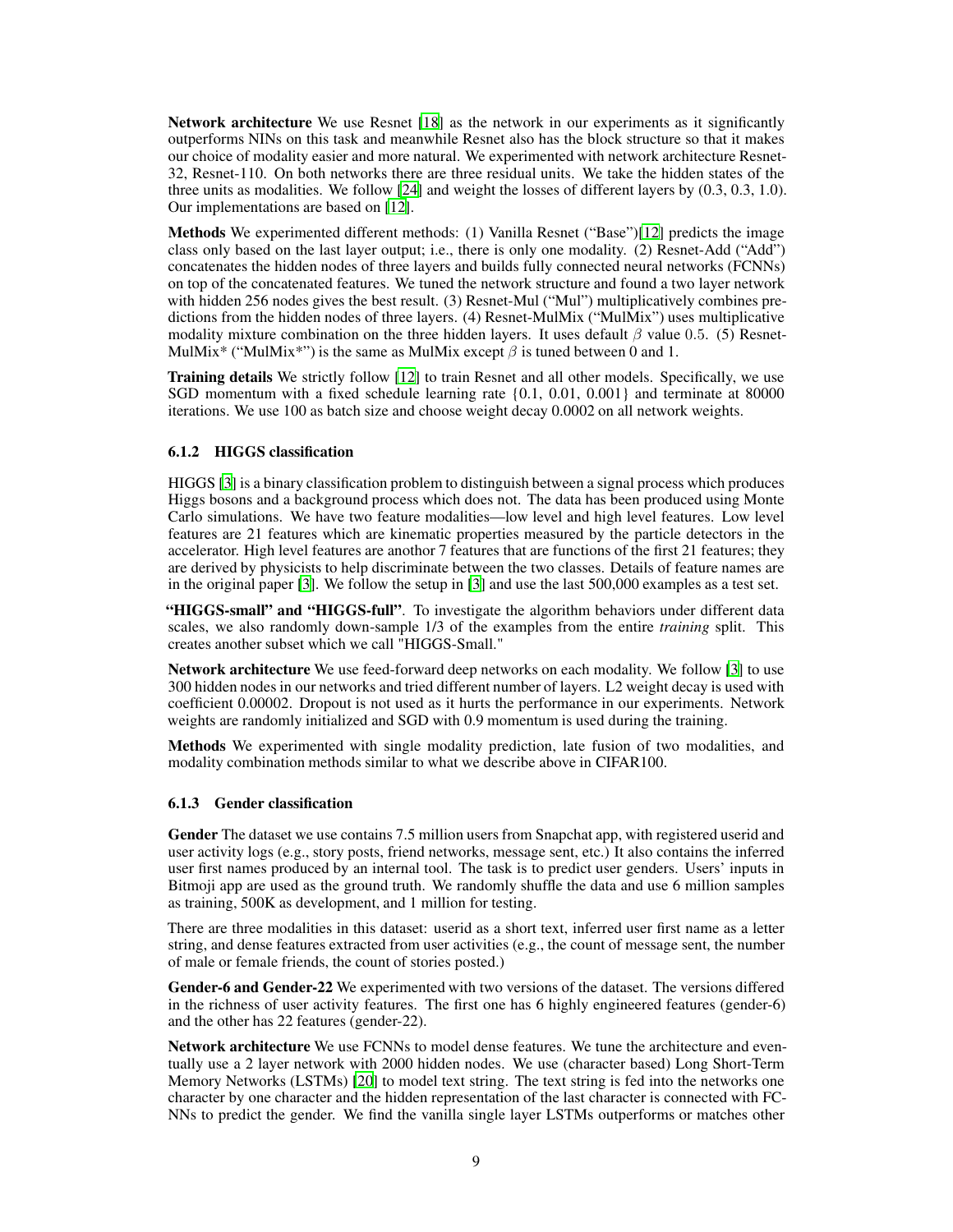|                                  | Base                                   | Fuse | Add [38]                   | Mul             | Mulmix          | Mulmix*                  |
|----------------------------------|----------------------------------------|------|----------------------------|-----------------|-----------------|--------------------------|
|                                  | cifar100, resnet-32                    |      |                            |                 |                 |                          |
| Err                              | $\overline{30.3} \pm 0.2$<br>30.0 [12] |      | $29.4 \pm 0.4$             | $29.3 \pm 0.2$  | $27.8 \pm 0.3$  | $27.3 \pm 0.4$           |
|                                  | $cifar100$ , resnet $110$              |      |                            |                 |                 |                          |
| Err                              | $26.5 \pm 0.3$<br>26.4 [12]            |      | $27.2 \pm 0.4$             | $25.3 \pm 0.4$  | $25.1 \pm 0.2$  | $24.7 \pm 0.3$           |
| $\overline{\text{higgs}}$ -small |                                        |      |                            |                 |                 |                          |
| Err                              | 23.3                                   | 22.5 | $22.3 \pm 0.1$             | $21.8 \pm 0.1$  | $21.4 \pm 0.1$  | $\overline{21.2\pm 0.1}$ |
| <b>AUC</b>                       | 84.8                                   | 85.9 | $86.2 \pm 0.1$             | $86.5 \pm 0.1$  | $87.1 \pm 0.1$  | $87.2 \pm 0.1$           |
| higgs-full                       |                                        |      |                            |                 |                 |                          |
| Err                              | 21.7                                   | 20.6 | $20.0 \pm 0.1$             | $20.1 \pm 0.1$  | $19.6 \pm 0.2$  | $19.4 \pm 0.1$           |
| <b>AUC</b>                       | 86.6                                   | 88.0 | $88.6 \pm 0.1$<br>88.5 [3] | $88.3 \pm 0.1$  | $88.8 \pm 0.2$  | $89.1 \pm 0.1$           |
| gender-6                         |                                        |      |                            |                 |                 |                          |
| Err                              | 15.4                                   | 7.97 | $6.07 \pm 0.02$            | $6.05 \pm 0.02$ | $5.90 \pm 0.02$ | $5.86 \pm 0.02$          |
| gender- $\overline{22}$          |                                        |      |                            |                 |                 |                          |
| Err                              | 10.1                                   | 5.15 | $3.85 \pm 0.03$            | $3.83 \pm 0.03$ | $3.70 \pm 0.02$ | $3.66 \pm 0.01$          |

<span id="page-9-0"></span>Table 2: Test error rates/AUC comparisons on CIFAR100, HIGGS, and gender tasks. MulMix uses default  $\beta$  value 0.5. MulMix<sup>\*</sup> tunes  $\beta$  between 0 and 1. Experimental results are from 5 random runs. The best and second best results in each row are in bold and italic, respectively.

variants including (multi-layer, bidirectional [\[14\]](#page-13-15), attention-based LSTMs). We believe it is due to the fact that we have sufficiently large amount of data. We also experimented character based Convolutional Neural Networks (char-CNN) [\[26,](#page-13-16) [48\]](#page-14-15) and CNNs+LSTMs for text modeling and found LSTMs perform slightly better.

Training details: our tuned LSTMs has 1 layer with hidden size 512. It uses ADAM [\[27\]](#page-13-17) to train with learning rate 0.0001 and learning rate decay 0.99. Gradients are truncated at 5.0. We stop model training when there is no improvement on the development set for consecutive 15 evaluations.

Methods In addition to methods described in CIFAR100 and HIGGS, we also experimented with an attention based combination methods [\[34](#page-14-16)].

### 6.2 Results

#### 6.2.1 Accuracy comparisons

The test error and AUC comparisons are reported in Table [2.](#page-9-0)

CIFAR100 Compared to the vanilla Resnet model (Base), additive modality combination (Add) does not necessarily help improve test error. Particularly, it helps Resnet-32 but not Resnet-110. It might be due to overfitting on Resnet-110 as there is already much more parameters.

Multiplicative training (Mul), on the contrary, helps reduce error rates in both models. It demonstrates better capability of extracting signals from different modalities.

Further, MulMix and MulMix\*, which is designed to combine the strengths of additive and multiplicative combination, give significant boost in accuracy on both models.

HIGGS Either fusion model or additive combination gives significant error rate reduction compared to single modality. This is expected as it is very intuitive to aggregate low and high level feature modalities.

Compared to Add, Multiplicative combination has clearly better results on higgs-small but slightly worse results on higgs-full. This can be explained by the fact models are more prone to overfit on smaller datasets and multiplicative training does reduce the overfit.

Finally, MulMix and MulMix\* give significant boost on both small and full datasets.

Gender It gives the most dramatic improvements to combine multiple modalities here due to the high level noise in each modalities. Add achieves less than half error rates than what the best single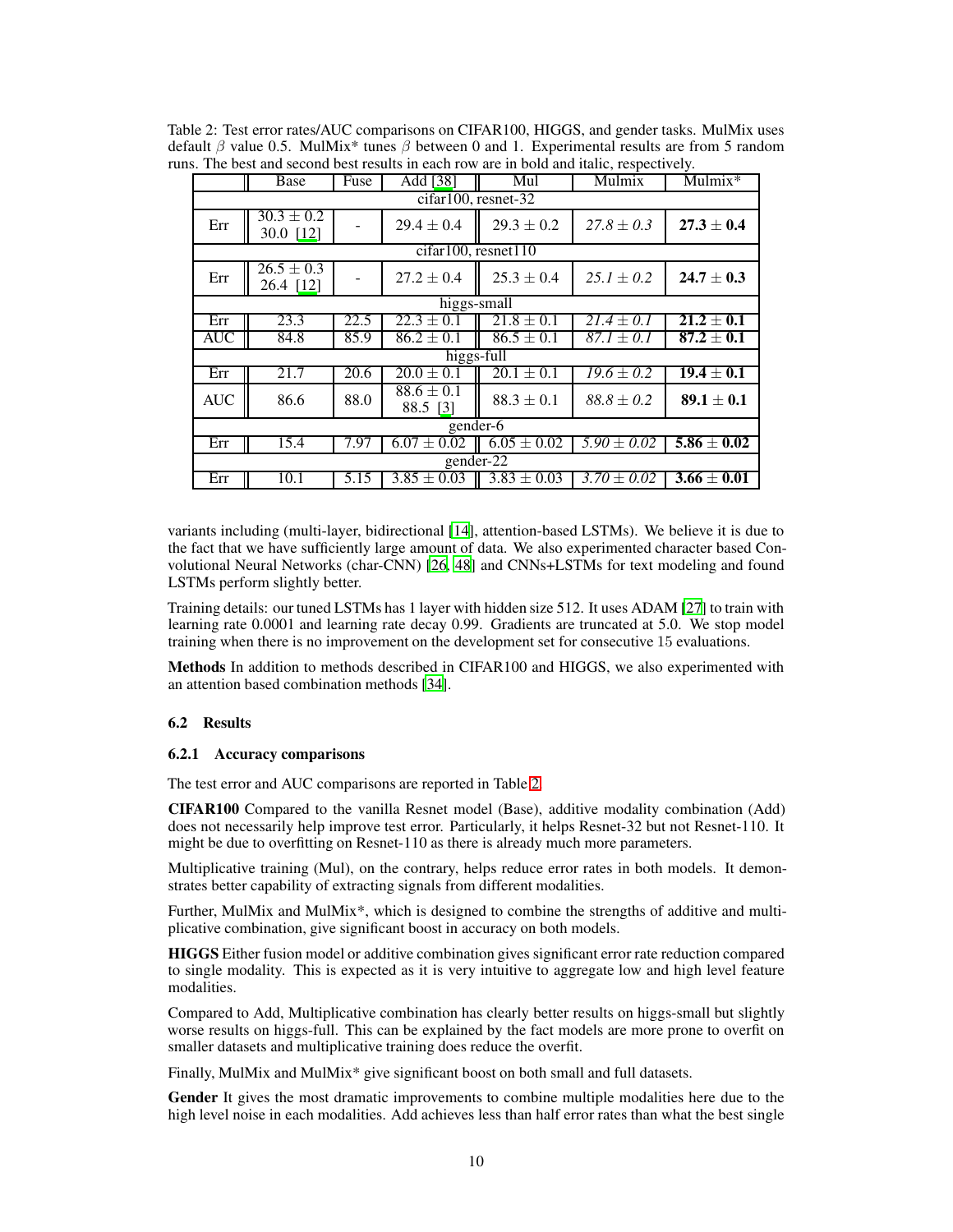<span id="page-10-0"></span>

Figure 2: Comparisons to results from deeper networks. Error rates and standard deviations from fusion networks with hidden layer structures are reported and compared to our models (i.e., MulMix, and MulMix\*). Simply going deep in networks does not necessarily help improve generalization. Experimental results are from 5 random runs.

<span id="page-10-1"></span>Table 3: Error rate results of boosted training (MulMix) on HIGGS-full and gender-22.

|              |                 |                | $\beta=1.0$ (vanilla) $\beta=1.0$ (boosted) |
|--------------|-----------------|----------------|---------------------------------------------|
| HIGGS (full) | $19.5 \pm 0.1$  | $19.8 \pm 0.3$ | $19.5 \pm 0.1$                              |
| gender-22    | $3.66 \pm 0.01$ | $3.72 + 0.02$  | $3.67 \pm 0.01$                             |

modality could achieve. As a comparison, Mul has similar (slightly better) results. This suggests the two methods might work with similar mechanisms. However, MulMix and MulMix\* clearly outperform Add and Mul, showing the benefits of combining two types of combination strategies.

#### 6.2.2 Compared to deeper fusion networks

As the new approach, especially MulMix (or MulMix\*), introduces additional parameters in fusion networks in each mixture, one natural question is whether the improvements simply come from the increased number of parameters. We answer the question by running additional experiments with additive combination (Add) models with deeper fusion networks.

The results are plotted in Figure [2.](#page-10-0) We see on CIFAR100 and gender, networks with increased depth lead to worse results. The can be either due to increased optimization difficulty or overfitting. On HIGGS, increased depth first leads to slight improvements and then the error rates go up again. We see even the results at the optimal network depth are not as good as our approach. Overall the figures show that it is the design rather than the depth of the fusion networks that holds their performance. On the contrary our approaches are explicitly designed to extract signals selectively and collectively across modalities.

#### 6.2.3 Multiplicative combination or model averaging

Our loss function in [\(8\)](#page-4-2) implements a trade-off between model averaging and multiplicative combination.  $\beta$ =0 makes it an model averaging of different modalities (or modality mixtures) while  $\beta$ =1 makes the model a non-smoothed multiplicative combination. To understand the exact working mechanism and to achieve the best results, we tune  $\beta$  between 0 and 1 and plot corresponding error rates on different tasks in Figure [3.](#page-11-0)

We observe that the optimal results do not appear at either end of the spectrum. On the contrary, smoothed multiplicative combinations with optimal  $\beta s$  achieve significantly better results than pure ensemble or multiplicative combination. On CIFAR100 and HIGGS, we see optimal  $\beta$  values 0.3 and 0.8 respectively and they are consistent across models Mul and MulMix. On gender, Mul clearly favors  $\beta$  to be 1 as each single modality is very noisy and it makes less sense to evenly average predictions from different modalities.

We do not have a clear theory how to choose  $\beta$  automatically. Our hypothesis is that smaller  $\beta$  leads to stronger regularization (due to smoothed scaling factors) while larger  $\beta$  gives more flexibility in modeling (highly non-linear combination). As a result, we recommend choosing smaller  $\beta$  when the original models overfit and larger  $\beta$  when the models underfit.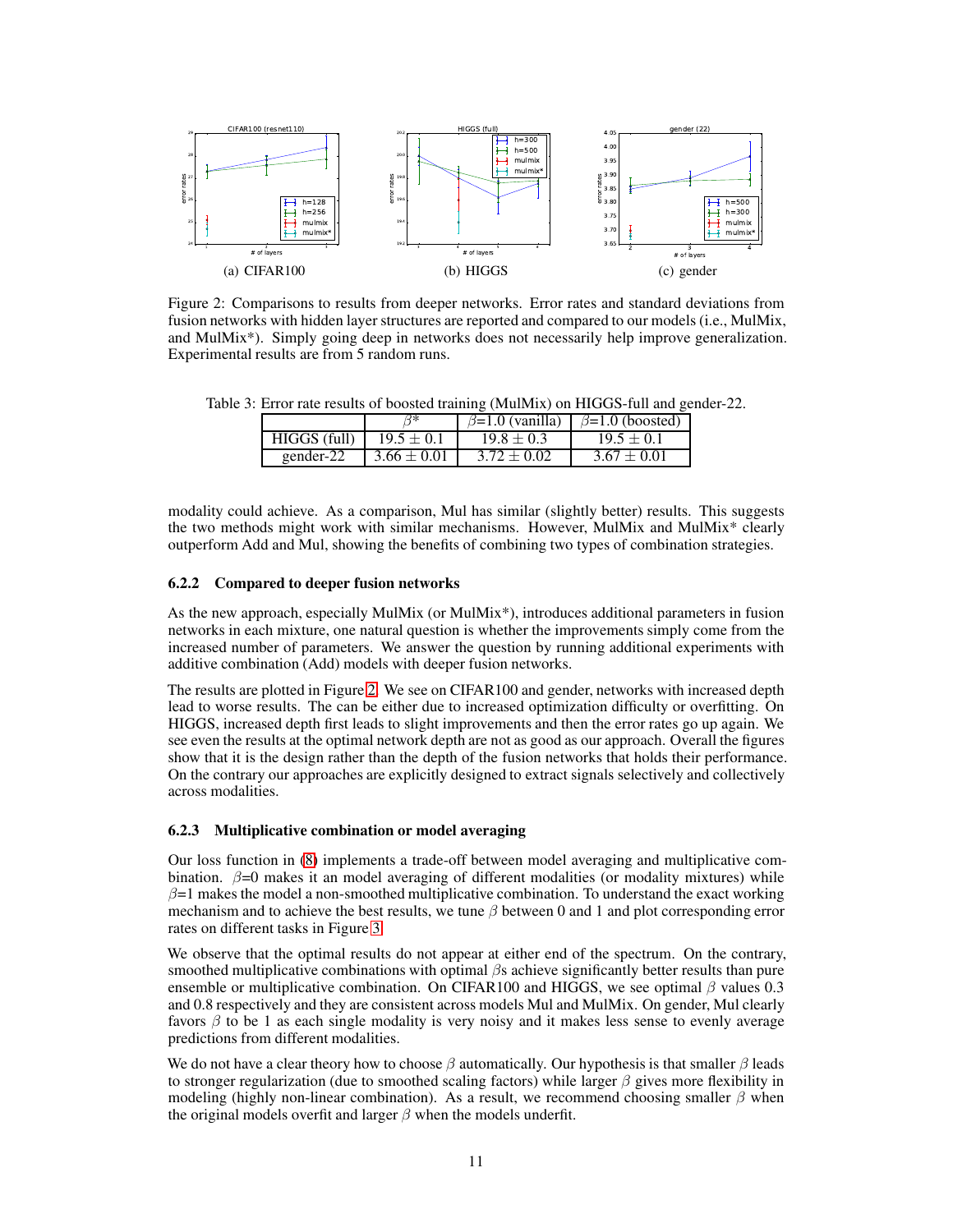<span id="page-11-0"></span>

Figure 3: Error rates and standard deviations under different  $\beta$  values. Optimal results do not appear at either 0 or 1. Experimental results are from 5 random runs.

<span id="page-11-1"></span>Table 4: Gender-22 error analysis: Mistakes that multimodal methods make where individual modals do not (we call "over-learn"); Mul and MulMix\* improve Add on that. The overall improvement is very close to the improvement from "over-learn".

|            | Add  | Mul  | $MIIMix*$ | <i>s improve</i> |
|------------|------|------|-----------|------------------|
| overall    | 3.85 | 3.83 | 3.66      | 0.19             |
| Over-learn | 2.90 | 2.87 |           | 0.18             |

#### 6.2.4 Boosted training

We also validate the effectiveness of boosted training technique. We find that when  $\beta$  in [\(8\)](#page-4-2) is not tuned, boosted training significantly improves the results. Table [3](#page-10-1) shows MulMix( $\beta = 1$ ) test errors on HIGGS and gender. Boosted training helps MulMix( $\beta = 1.0$ ) achieve almost identical results as MulMix\*. It is interesting to see the second and fourth columns have very close numbers. We conjecture the smoothing effect of  $\beta$  makes the "mismatch' issue discussed in Section [3.2](#page-5-1) less severe.

#### 6.2.5 Additional Experiments

Where the improvements are made? We are interested in seeing where the improvements are made on this prediction task. It is known that ensemble-like methods help correct predictions on examples where individual classifiers make wrong predictions. However, they also make mistakes on the examples where individual classifiers are correct. This is in general due to overfitting and we call it "over learning."

We expect our methods to reduce errors of "over learning" due to its regularization mechanism – we tolerate incorrect predictions from a weak modality while preserving its correct predictions. We analyze the errors only on the examples *where individual modalities could make correct predictions*. More clearly, we evaluate the errors on the examples which at least one single modality predicts correctly.

The result is reported in Table [4.](#page-11-1) We see Mul and MulMix\* both make less "over learning" mistakes. Interestingly, the improvement of MulMixhere (0.18) is very close to the improvement on the entire dataset. It suggests our new methods do prevent individual modalities from "over learning."

<span id="page-11-2"></span>Compared to attention models We also tried attention methods [\[34](#page-14-16)] where attention modules are applied to each modality before additively combined. We experimented on gender prediction because on this task it is most common to see missing modalities. The results are reported in Table [5.](#page-11-2) We do not observe clear improvements.

| Add                                           | Add-Attend |
|-----------------------------------------------|------------|
| gender-6   $6.07 \pm 0.02$   $6.07 \pm 0.01$  |            |
| gender-22   $3.85 \pm 0.03$   $3.86 \pm 0.03$ |            |

Table 5: Test errors of attention models on gender tasks.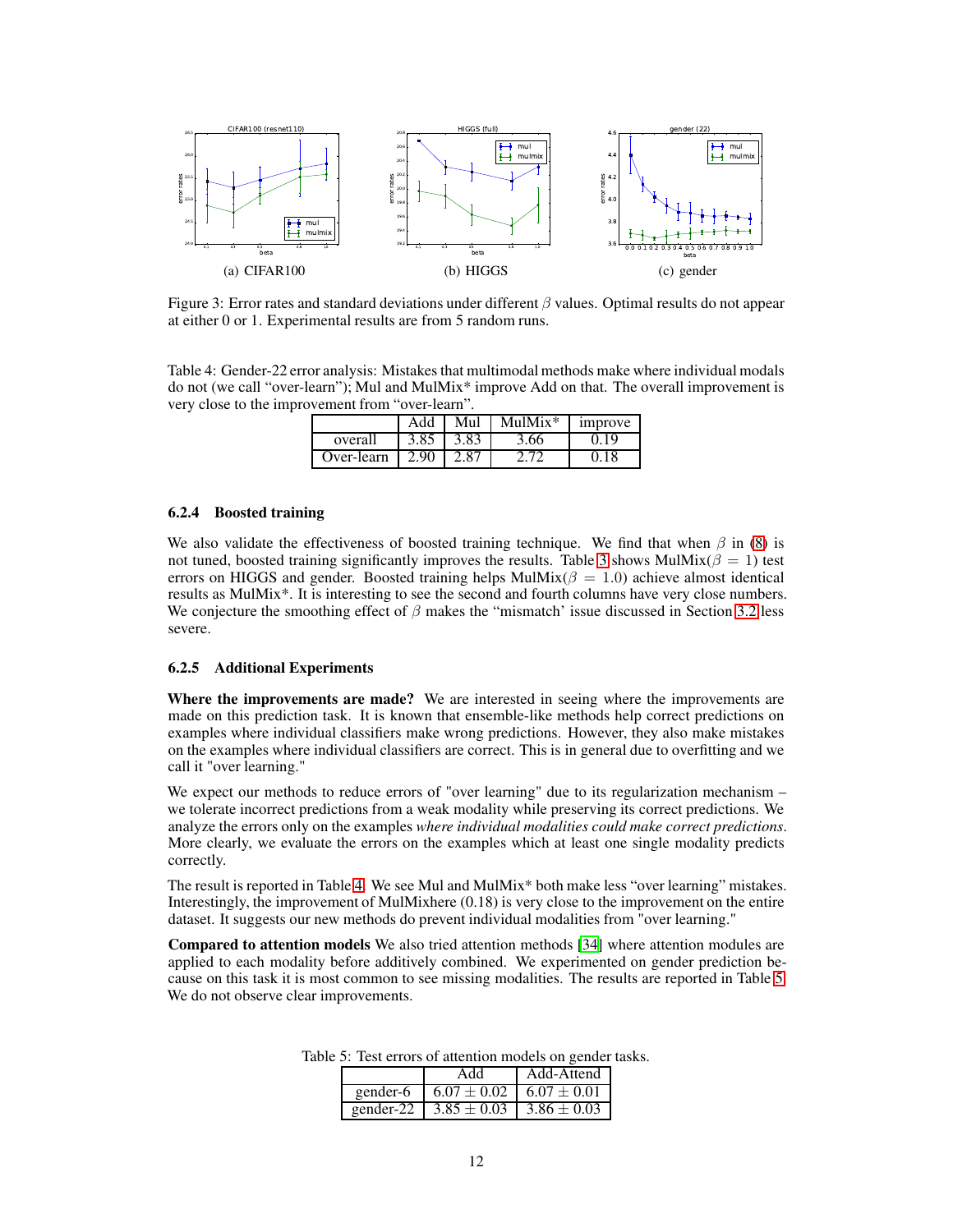Compared to CLDL[\[24\]](#page-13-1) on CIFAR100 Specific to image recognition domain, CLDL[\[24\]](#page-13-1) is one specialization of our "Mul" approach based on NIN [\[29\]](#page-13-12). We implemented CLDL on Resnet. The error rates on two models are  $29.6 \pm 0.5$  and  $25.8 \pm 0.4$ , respectively.

## 7 Conclusion

This paper investigates new ways to combine multimodal data that accounts for heterogeneity of modality signal strength across modalities, both in general and at a per-sample level. We focus on addressing the challenge of "weak modalities": some modalities may provide better predictors on average, but worse for a given instance. To exploit these facts, we propose multiplicative combination techniques to tolerate errors from the weak modalities, and help combat overfitting. We further propose multiplicative combination of modality mixtures to combine the strength of proposed multiplicative combination and existing additive combination. Our experiments on three different domains demonstrate consistent accuracy improvements over the state-of-the-art in those domains, thereby demonstrating the fact that our new framework represents a general advance that is not limited to a specific domain or problem.

## References

- <span id="page-12-0"></span>[1] P. K. Atrey, M. A. Hossain, A. El Saddik, and M. S. Kankanhalli. Multimodal fusion for multimedia analysis: a survey. *Multimedia systems*, 16(6):345–379, 2010.
- <span id="page-12-8"></span>[2] J. Ba, V. Mnih, and K. Kavukcuoglu. Multiple object recognition with visual attention. *arXiv preprint arXiv:1412.7755*, 2014.
- <span id="page-12-12"></span>[3] P. Baldi, P. Sadowski, and D. Whiteson. Searching for exotic particles in high-energy physics with deep learning. *Nature communications*, 5:4308, 2014.
- <span id="page-12-4"></span>[4] S. S. Bucak, R. Jin, and A. K. Jain. Multiple kernel learning for visual object recognition: A review. *IEEE Transactions on Pattern Analysis and Machine Intelligence*, 36(7):1354–1369, 2014.
- <span id="page-12-9"></span>[5] W. Chan, N. Jaitly, Q. Le, and O. Vinyals. Listen, attend and spell: A neural network for large vocabulary conversational speech recognition. In *Acoustics, Speech and Signal Processing (ICASSP), 2016 IEEE International Conference on*, pages 4960–4964. IEEE, 2016.
- <span id="page-12-7"></span>[6] S. Changpinyo, K. Liu, and F. Sha. Similarity component analysis. In *Advances in Neural Information Processing Systems*, pages 1511–1519, 2013.
- <span id="page-12-1"></span>[7] T. G. Dietterich. Ensemble methods in machine learning. In *International workshop on multiple classifier systems*, pages 1–15. Springer, 2000.
- <span id="page-12-10"></span>[8] H. Gao, J. Mao, J. Zhou, Z. Huang, L. Wang, and W. Xu. Are you talking to a machine? dataset and methods for multilingual image question. In *Advances in neural information processing systems*, pages 2296–2304, 2015.
- <span id="page-12-5"></span>[9] P. Gehler and S. Nowozin. On feature combination for multiclass object classification. In *Computer Vision, 2009 IEEE 12th International Conference on*, pages 221–228. IEEE, 2009.
- <span id="page-12-6"></span>[10] Z. Ghahramani and M. I. Jordan. Factorial hidden markov models. In *Advances in Neural Information Processing Systems*, pages 472–478, 1996.
- <span id="page-12-2"></span>[11] M. Glodek, S. Tschechne, G. Layher, M. Schels, T. Brosch, S. Scherer, M. Kächele, M. Schmidt, H. Neumann, G. Palm, et al. Multiple classifier systems for the classification of audio-visual emotional states. In *Affective Computing and Intelligent Interaction*, pages 359–368. Springer, 2011.
- <span id="page-12-11"></span>[12] A. N. Gomez, M. Ren, R. Urtasun, and R. B. Grosse. The reversible residual network: Backpropagation without storing activations.
- <span id="page-12-3"></span>[13] M. Gönen and E. Alpaydın. Multiple kernel learning algorithms. *Journal of machine learning research*, 12(Jul):2211–2268, 2011.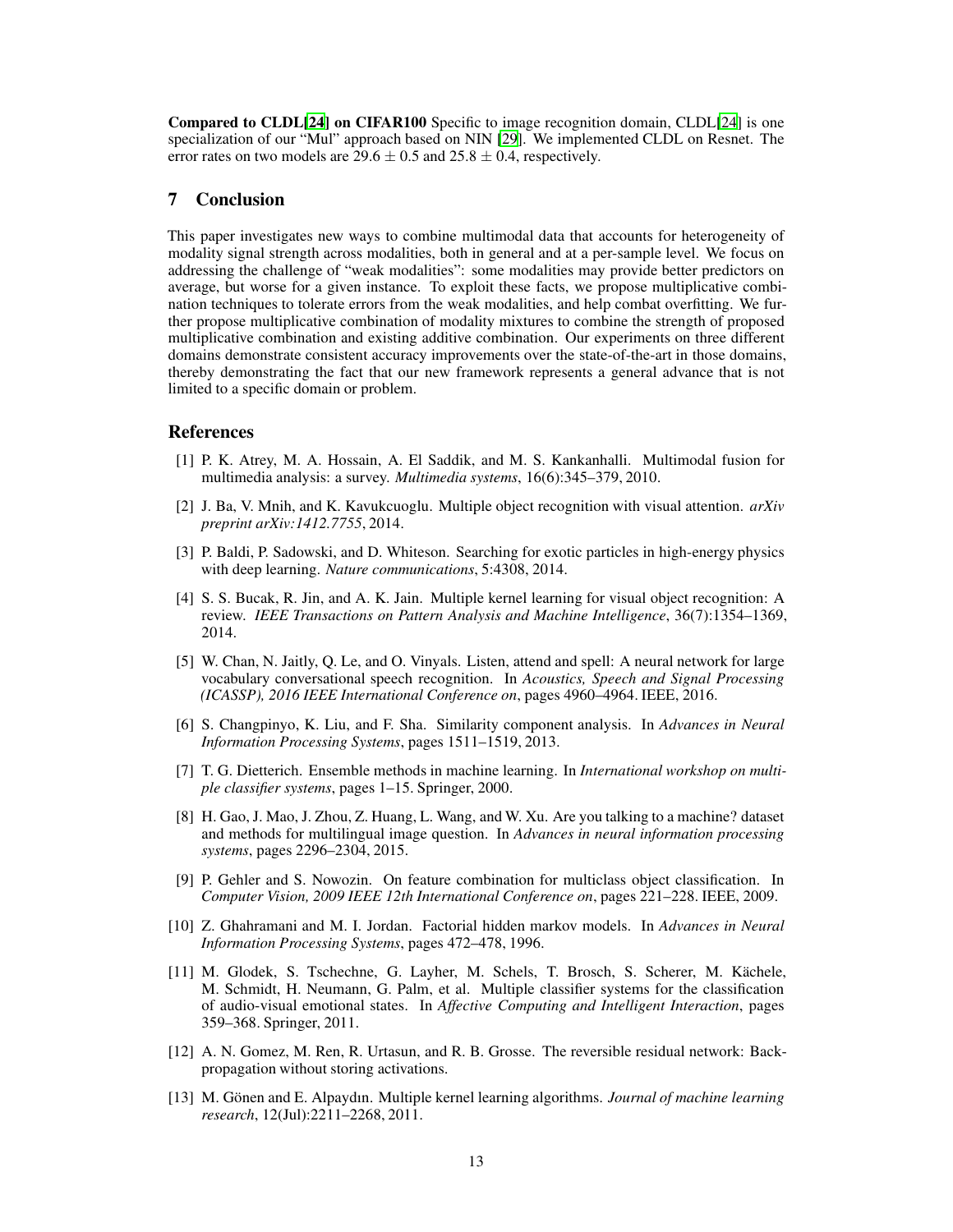- <span id="page-13-15"></span>[14] A. Graves, A.-r. Mohamed, and G. Hinton. Speech recognition with deep recurrent neural networks. In *Acoustics, speech and signal processing (icassp), 2013 ieee international conference on*, pages 6645–6649. IEEE, 2013.
- <span id="page-13-0"></span>[15] H. Gunes and M. Piccardi. Affect recognition from face and body: early fusion vs. late fusion. In *Systems, Man and Cybernetics, 2005 IEEE International Conference on*, volume 4, pages 3437–3443. IEEE, 2005.
- <span id="page-13-2"></span>[16] M. Gurban, J.-P. Thiran, T. Drugman, and T. Dutoit. Dynamic modality weighting for multistream hmms inaudio-visual speech recognition. In *Proceedings of the 10th international conference on Multimodal interfaces*, pages 237–240. ACM, 2008.
- <span id="page-13-11"></span>[17] B. Hariharan, P. Arbeláez, R. Girshick, and J. Malik. Hypercolumns for object segmentation and fine-grained localization. In *Proceedings of the IEEE conference on computer vision and pattern recognition*, pages 447–456, 2015.
- <span id="page-13-13"></span>[18] K. He, X. Zhang, S. Ren, and J. Sun. Deep residual learning for image recognition. In *Proceedings of the IEEE conference on computer vision and pattern recognition*, pages 770–778, 2016.
- <span id="page-13-8"></span>[19] B. Hidasi, M. Quadrana, A. Karatzoglou, and D. Tikk. Parallel recurrent neural network architectures for feature-rich session-based recommendations. In *Proceedings of the 10th ACM Conference on Recommender Systems*, pages 241–248. ACM, 2016.
- <span id="page-13-14"></span>[20] S. Hochreiter and J. Schmidhuber. Long short-term memory. *Neural computation*, 9(8):1735– 1780, 1997.
- <span id="page-13-7"></span>[21] A. Jaiswal, E. Sabir, W. AbdAlmageed, and P. Natarajan. Multimedia semantic integrity assessment using joint embedding of images and text. In *Proceedings of the 2017 ACM on Multimedia Conference*, pages 1465–1471. ACM, 2017.
- <span id="page-13-6"></span>[22] X. Jia, E. Gavves, B. Fernando, and T. Tuytelaars. Guiding the long-short term memory model for image caption generation. In *Computer Vision (ICCV), 2015 IEEE International Conference on*, pages 2407–2415. IEEE, 2015.
- <span id="page-13-4"></span>[23] Q. Jin and J. Liang. Video description generation using audio and visual cues. In *Proceedings of the 2016 ACM on International Conference on Multimedia Retrieval*, pages 239–242. ACM, 2016.
- <span id="page-13-1"></span>[24] X. Jin, Y. Chen, J. Dong, J. Feng, and S. Yan. Collaborative layer-wise discriminative learning in deep neural networks. In *European Conference on Computer Vision*, pages 733–749. Springer, 2016.
- <span id="page-13-3"></span>[25] S. E. Kahou, X. Bouthillier, P. Lamblin, C. Gulcehre, V. Michalski, K. Konda, S. Jean, P. Froumenty, Y. Dauphin, N. Boulanger-Lewandowski, et al. Emonets: Multimodal deep learning approaches for emotion recognition in video. *Journal on Multimodal User Interfaces*, 10(2):99– 111, 2016.
- <span id="page-13-16"></span>[26] Y. Kim. Convolutional neural networks for sentence classification. *arXiv preprint arXiv:1408.5882*, 2014.
- <span id="page-13-17"></span>[27] D. P. Kingma and J. Ba. Adam: A method for stochastic optimization. *arXiv preprint arXiv:1412.6980*, 2014.
- <span id="page-13-10"></span>[28] A. Krizhevsky and G. Hinton. Learning multiple layers of features from tiny images. 2009.
- <span id="page-13-12"></span>[29] M. Lin, Q. Chen, and S. Yan. Network in network. *arXiv preprint arXiv:1312.4400*, 2013.
- <span id="page-13-5"></span>[30] T.-Y. Lin, P. Goyal, R. Girshick, K. He, and P. Dollár. Focal loss for dense object detection. *arXiv preprint arXiv:1708.02002*, 2017.
- <span id="page-13-9"></span>[31] K. Liu and P. Natarajan. A batch learning framework for scalable personalized ranking. *arXiv preprint arXiv:1711.04019*, 2017.